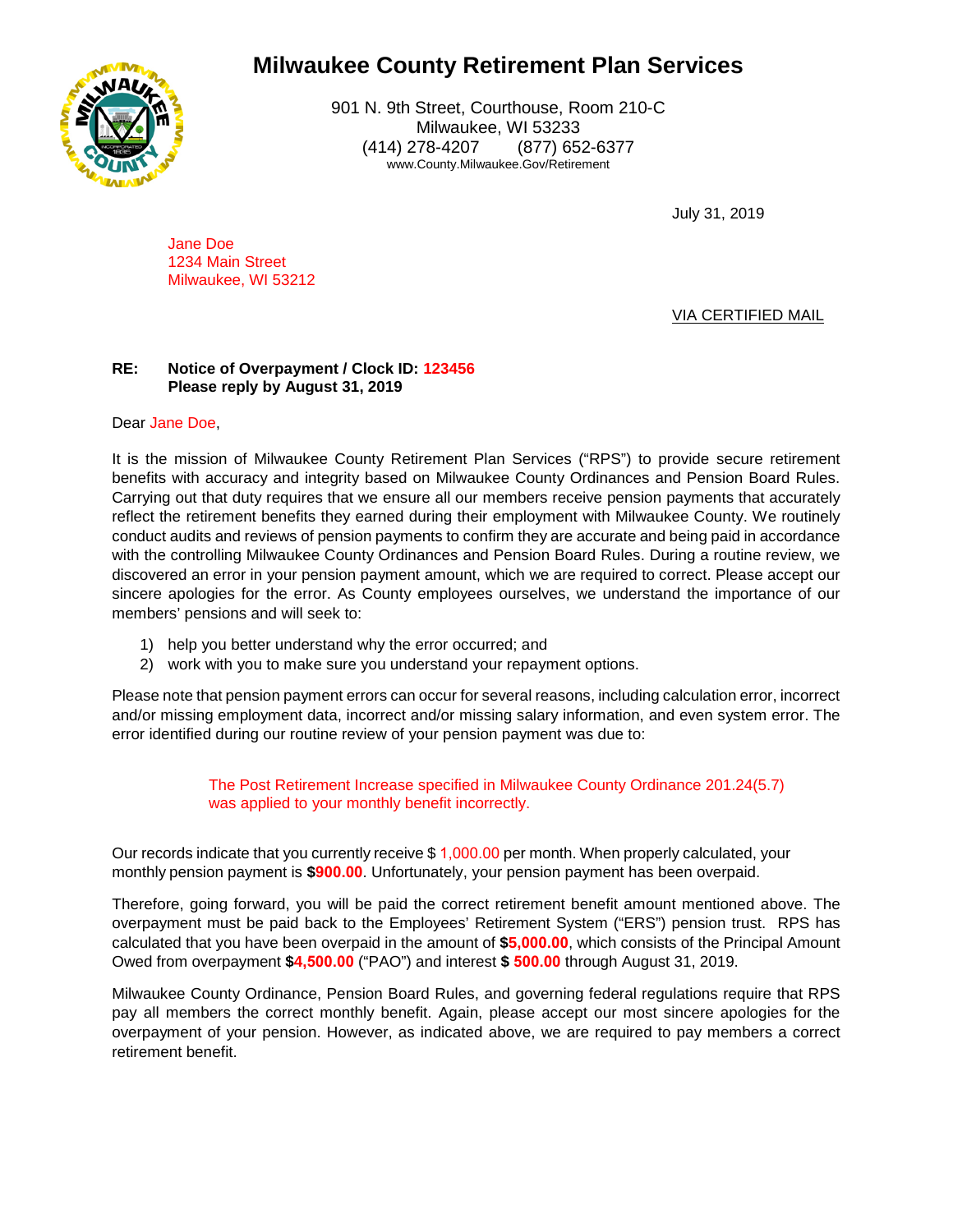Interest is calculated based on 5% simple interest annually from the date that you began receiving the incorrect, overpaid pension payment. The interest accrues at the rate of 5% until payment is made to the ERS pension trust in whole. However, those members (or beneficiaries) that select to make repayment through **Option 1** – described below – will not have to pay the accumulated interest.

In general, members have two options for making repayment: **Option 1** and **Option 2,** as described in full detail in the next section of this "Notice of Overpayment". Both repayment options are provided in accordance with the newly-enacted provision of Milwaukee County Ordinance §201.24(8.24). [1](#page-1-0)

## **Repayment Options**

As stated above, you have two options for repayment. We understand that this may be a complicated choice. Therefore, we recommend that you review both repayment options carefully, as they have very distinct methods for making repayment to the ERS pension trust. RPS staff are ready and available to assist with any questions you may have about the repayment options.

## **Option 1**

You will receive a correct pension payment going forward. By selecting **Option 1, you will not be responsible for interest** and will only be responsible for the Principal Amount Owed ("PAO") as of September 1, 2019.

Under this option, Milwaukee County ("the County") will make payment to the ERS pension trust on your behalf for the Total Amount Owed ("TAO") listed above. You will be responsible for paying the PAO and the County will pay the interest.

Please note that if you select this option, you must agree to the benefit correction. You will be waiving any and all claims and rights to challenge the benefit correction and recoupment now and in the future.

In general, you have two ways to make repayment under **Option 1:**

- 1) A lump sum payment for the PAO; or
- 2) A monthly offset to your correct pension payment at a minimum 10% offset. This offset will continue until the PAO has been completely repaid. With a monthly offset of 10% you will receive a monthly pension benefit of **\$810.00**.

*Option 1 is not available if overpayment is due to fraud, material misrepresentation or material omission. It is also not available if there is an existing executed binding settlement, commitment correction, if the correction is in litigation or a court has made a final decision regarding your overpayment.* 

<span id="page-1-0"></span><sup>1</sup>The newly-enacted ordinance can be reviewed on the Milwaukee Legislative Information Website,

https://milwaukeecounty.legistar.com, and performing a search under the *Legislation* tab for *file 18-802.* The Milwaukee County Ordinances governing the Employees' Retirement System can be found on the Milwaukee County Municode website, https://library.municode.com/wi/milwaukee\_county/codes/code\_of\_ordinances, and navigating to Section 201.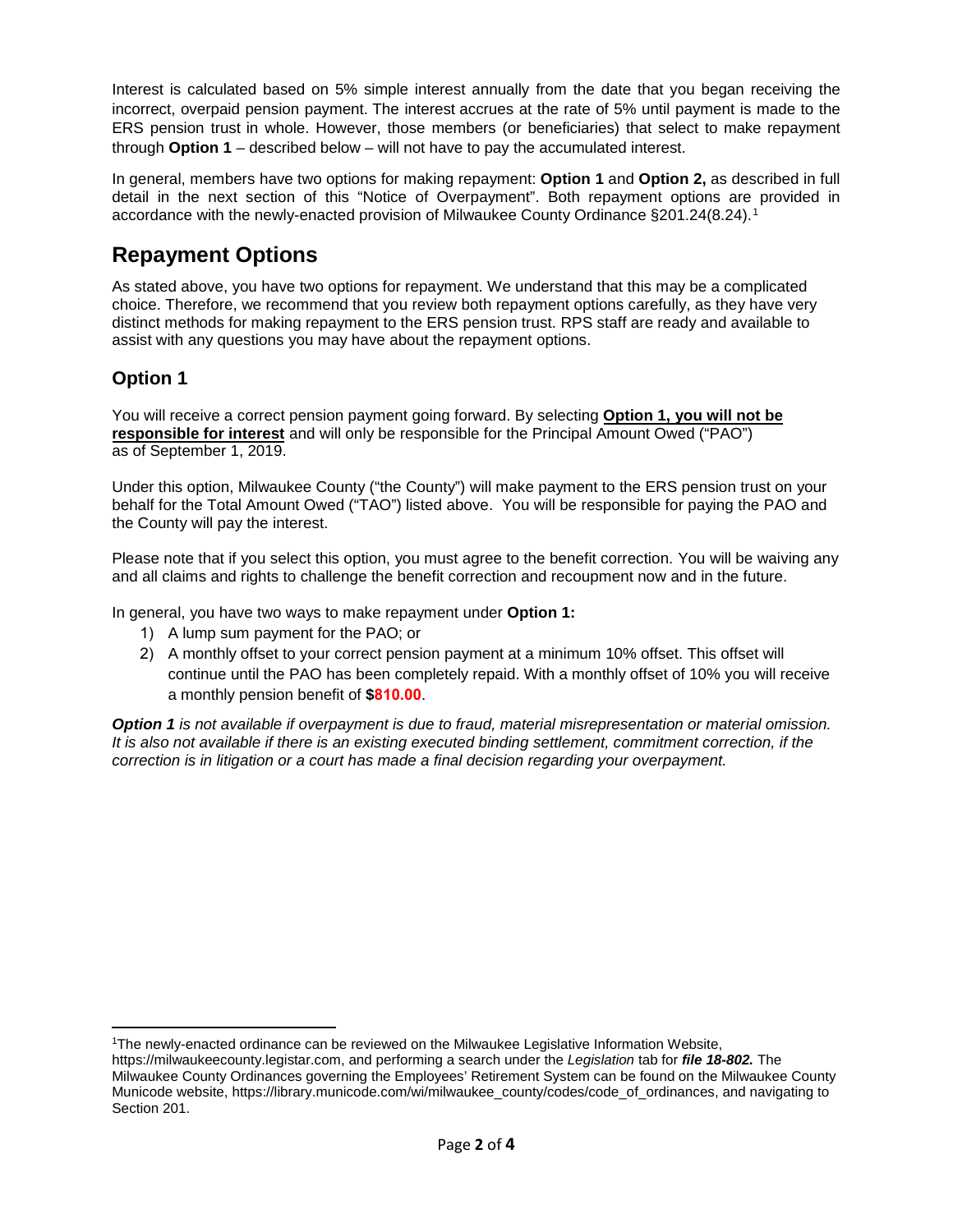## **Option 2**

You will receive a correct pension payment going forward. With this option, you will be responsible for the Total Amount Owed ("TAO"), which consists of the Principal Amount Owed ("PAO") and interest. The interest is applied at an annual rate of 5% from the date the overpayment began and will continue to accrue on this amount until the overpayment has been completely repaid.

By selecting **Option 2**, you retain the right to challenge the benefit correction and recoupment now and in the future.

You may appeal the determination reflected in this *Notice of Overpayment* by submitting a written request to RPS no later than one hundred twenty (120) days after you receive this letter. Please refer to the enclosed Milwaukee County Pension Board Rules 1016 and 1050 for additional information on the appeal process.

In general, you have two ways to make repayment under **Option 2:**

- 1) A lump sum payment for the TAO; or
- 2) A monthly offset to your correct pension payment at a minimum of 10%. With a monthly offset of 10% you will receive a monthly pension benefit of **\$810.00**. This offset will continue until the TAO has been completely repaid. Interest will continue to accumulate at the rate of 5% annual interest until the TAO has been repaid.

Please note, if you fail to select an option, you will automatically be placed in Option 2 with a 25% offset. With a monthly offset of 25% you will receive a monthly pension benefit of **\$675.00**. This offset will continue until the TAO has been completely repaid.

## **Important Information**

You have **30 days** from the date of this letter to complete the enclosed *Overpayment Collection Form*  and return it in the envelope provided to RPS. Keep in mind, selecting **Option 1** means you will not have to pay interest on the TAO, you will only be responsible for the PAO. To select **Option 1**, you will need to complete the enclosed *Overpayment Collection Form* and return it to RPS in the envelope provided.

If you do not respond by **October 10, 2019,** you will automatically be placed into **Option 2.** This represents the involuntary plan described in Milwaukee County Ordinance § 201.24 ((8.24) (3) (h) (iii)). If placed in **Option 2** you will be paid a correct pension amount going forward with a 25% offset until the TAO has been satisfied.

We understand this is a difficult decision and you may want to consult with your attorney. You also have the opportunity to set an appointment with RPS to review relevant documents and receive an explanation of the correction and the overpayment collection options. While RPS cannot make suggestions, we can ensure that you fully understand your options. Appointments are made by calling 414-278-4207 or by sending an email [ers@milwaukeecountywi.gov.](mailto:ers@milwaukeecountywi.gov)

Please complete the *Overpayment Collection Form* and return it in the envelope provided.

While we hope that the information provided in this *Notice of Overpayment* is clear and that you are able to determine which option best suits your circumstances, you may also revoke your decision within 7 days of submitting the enclosed *Overpayment Collection Form* to RPS. You may revoke your *Overpayment Collection Form* by providing written notice of intent to do so to RPS. Written notice may be received via mail, email to ERS at ers@milwaukeecountywi.gov, or fax to 414-223-1387.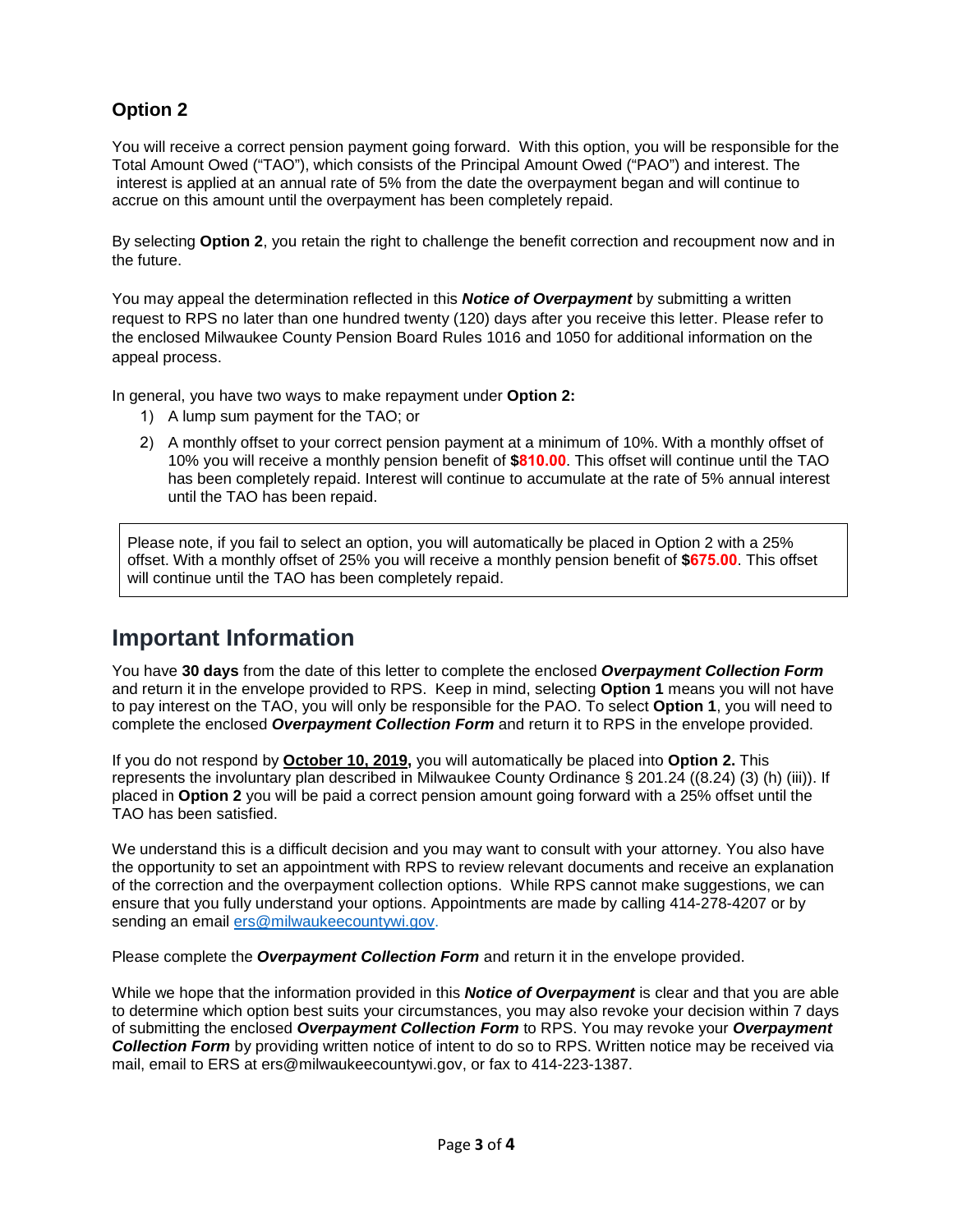Finally, should you determine that you face financial hardship and cannot repay with a monthly offset to your pension of at least 10%, you may also complete the *Hardship Application Form*, that is enclosed. The process is as follows:

- Follow the instructions on the *Hardship Application Form*, paying careful attention to the specific documentation requirements;
- Complete and submit the *Hardship Application Form* along with the required documentation to RPS within 30 days of the commencement of the collection;
- RPS will review the *Hardship Application Form* and documentation to confirm that the requirements for a financial hardship are met, as specified in the Milwaukee County Ordinance that provides for the repayment options described in this letter. RPS will review the *Hardship Application Form* and the documentation of financial hardship within 30 days of receipt; and
- You will be notified in writing of the decision regarding your hardship application.

RPS wants to assist you with understanding the reason for the overpayment and your repayment options. If you have any questions or concerns, feel free to contact our Service Center at (414) 278-4207 or Toll Free at (877) 652-6377. Our hours of operation are from 8:00am to 4:30pm Central Standard Time on non-holiday weekdays.

Sincerely,

Timothy D. Coyne Director, Milwaukee County Retirement Plan Services

Enclosure(s)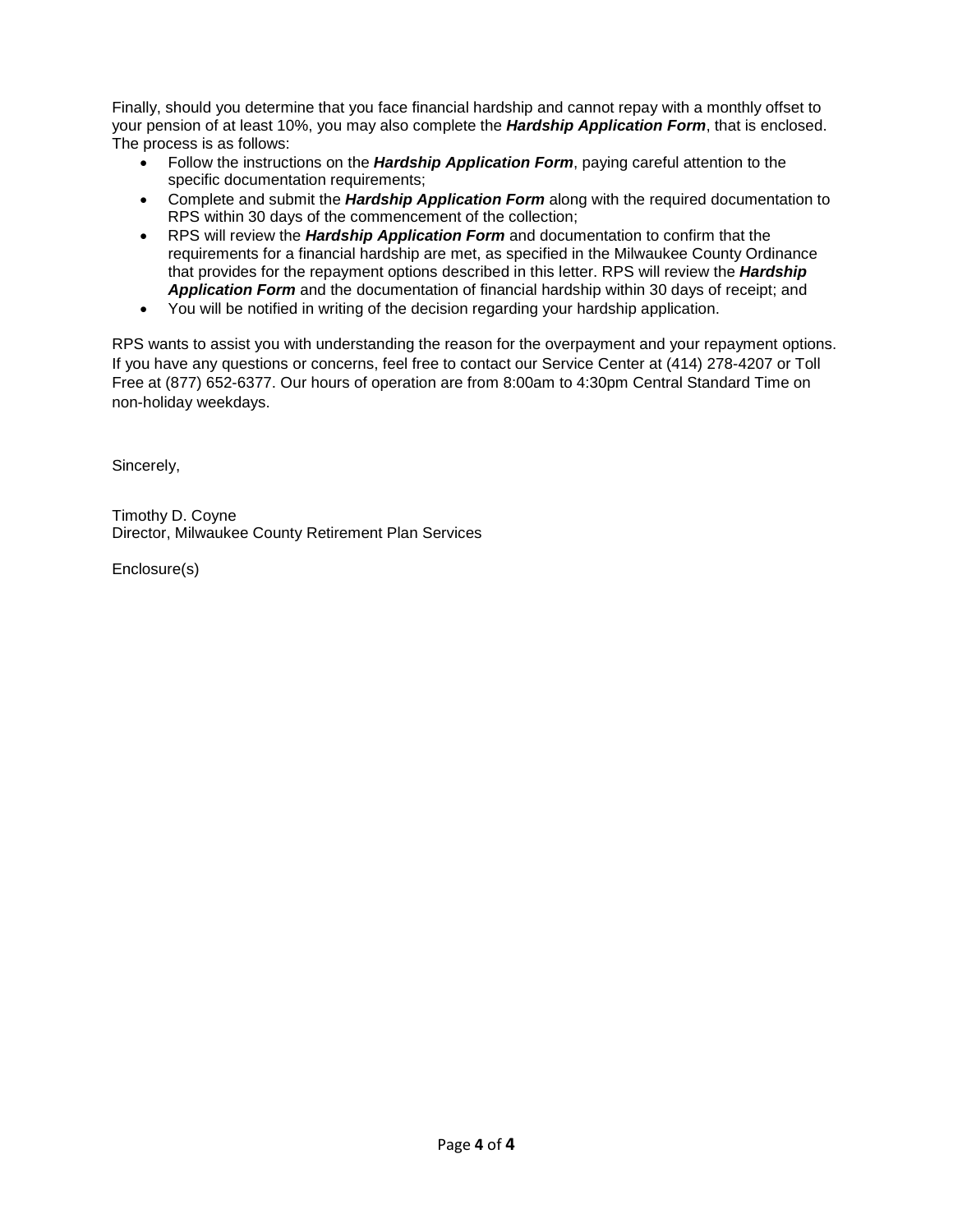

901 N. 9th Street, Courthouse, Room 210-C Milwaukee, WI 53233 (414) 278-4207 (877) 652-6377 www.County.Milwaukee.Gov/Retirement

## **OVERPAYMENT COLLECTION FORM**

The Milwaukee County Board of Supervisors recognizes that eligible retirees deserve to be paid an accurate pension that reflects the benefits accrued in their service to Milwaukee County. The Employees' Retirement System ("ERS") must adhere to Milwaukee County Ordinances and Pension Board Rules ("the plan document") to maintain its tax-qualified status granted by the Internal Revenue Service ("IRS"). ERS is required by Milwaukee County Ordinance, Pension Board rules, and governing federal regulations to rectify payment errors. As explained in your *Notice of Overpayment*, an error was identified in your pension benefit by Retirement Plan Services ("RPS") which resulted in an overpayment. You will be paid the correct benefit amount going forward. You are required to repay the overpayment.

Below are repayment options and methods provided under the newly-enacted ordinance provision in the plan document, Milwaukee County General Ordinance § 201.24 (8.24). You are to select either Option 1 or Option 2 and then select a repayment method. **You must make your selection and return this form within 30 days of the date of the Overpayment Collection letter.**

**Important information:** Please note that if you do not clearly select Option 1 or Option 2 on this form and return to RPS within 30 days Milwaukee County General Ordinance § 201.24 (8.24) requires that you be placed into Option 2, which requires a 25% offset of your pension benefit until the entirety of the overpayment has been recouped.

### **Step 1: Payment Options** (Please check the box next to your selection and initial the corresponding lines)



### **Option 1 (Please initial all the lines below if you choose Option 1)**

Your Total Amount Owed ("TAO") is \$5,000.00, which includes the Principal Amount Owed ("PAO") and interest through September 30, 2019.

Your corrected monthly benefit amount (without repayment reduction) is \$900.00

If you select Option 1, you do *not* pay interest on the TAO. You will only pay the principal amount, or PAO, \$4,500.00.

If you select Option 1, you agree to the corrected benefit amount of \$900.00. You also waive your right to challenge the benefit correction and recoupment now and in the future. Please initial each line to acknowledge and accept the terms of Option 1.

- $\overline{\phantom{a}}$ I elect Option 1 whereby Milwaukee County will make a payment on my behalf to the Employees' Retirement System ("ERS") for the TAO \$5,000.00, which consists of the principal amount owed and interest through August 31, 2019.
- $\overline{\phantom{a}}$ I agree to the corrected monthly pension benefit (without repayment reduction) \$900.00
- $\overline{\phantom{a}}$ I agree that I waive any and all claims and rights to challenge the benefit correction and recoupment now and in the future.
- $\overline{\phantom{a}}$ I understand that I will only be responsible for PAO \$4,500.00 as of September 1, 2019.
- $\overline{\phantom{a}}$ I understand that interest will not accrue on the PAO.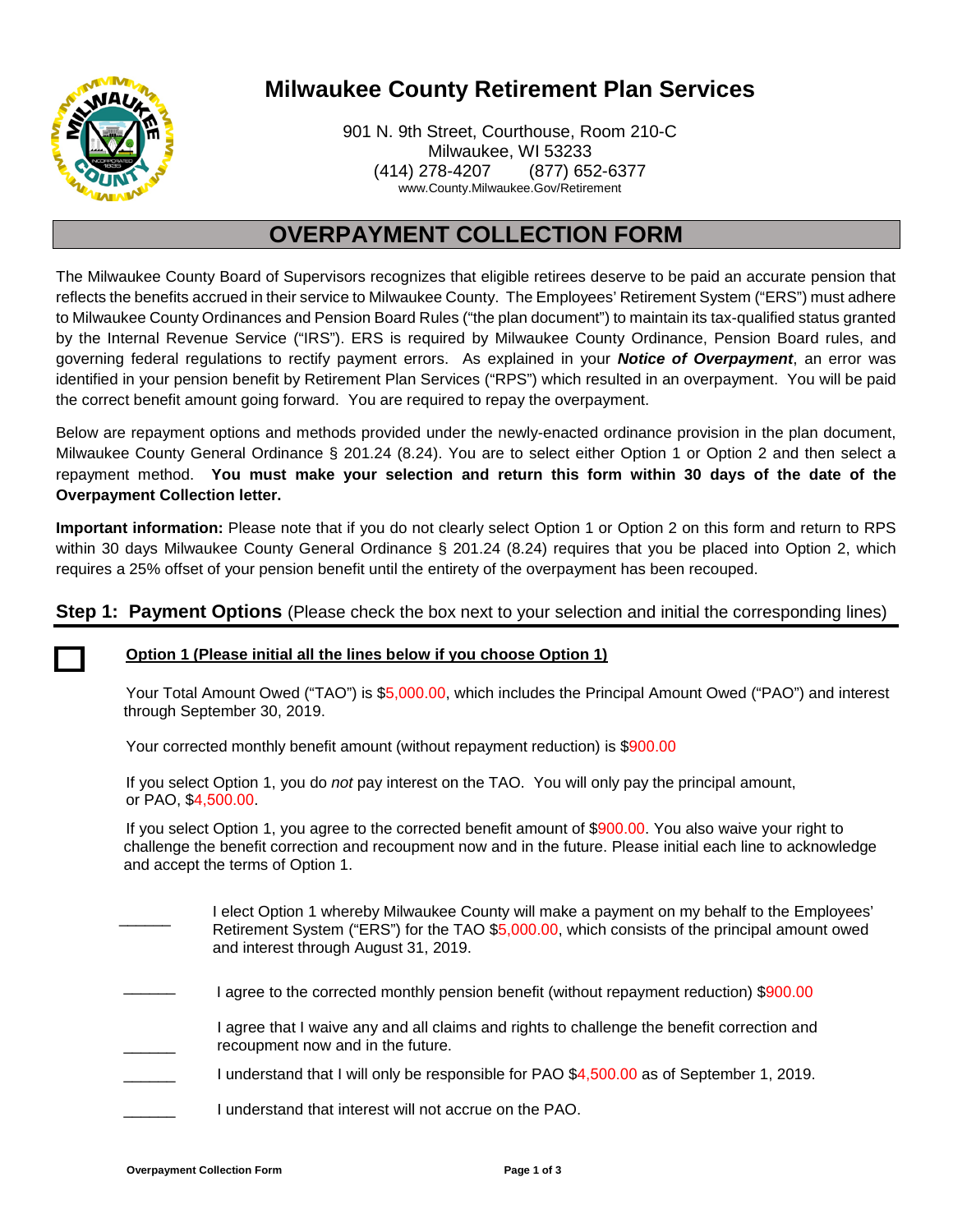### **Option 2 (Please initial all the lines below if you choose Option 2)**

Your Total Amount Owed ("TAO") is \$5,000.00, which includes the Principal Amount Owed ("PAO") and interest through August 31, 2019.

Your corrected expected monthly benefit amount (before repayment reduction) is \$900.00.

If you select Option 2, you are responsible for paying the TAO. Please note, this includes the Principal Amount Owed and interest. The interest will continue to accrue at an annual interest rate of 5% simple.

If you select Option 2, you will retain your right to challenge the benefit correction and recoupment now and in the future. Please initial each line to acknowledge and accept the terms of Option 2.

| l elect Option 2 whereby I will be solely responsible for the TAO \$5,000.00, which includes<br>principal and interest through August 31, 2019. |
|-------------------------------------------------------------------------------------------------------------------------------------------------|
| I understand that simple interest will keep accruing on the TAO at the rate of 5%.                                                              |
| I understand that I can appeal this decision under ERS Rules 1016 and 1050 (enclosed for<br>reference).                                         |

## **Step 2: Method** (Please select one of the following Methods applied to Option 1 & Option 2)

Method 1: I will repay the amount owed under the above chosen Option in a Lump Sum Payment. Method 2: I will repay the amount owed under the above chosen Option, by agreeing to have my pension benefit reduced by \_\_\_\_\_\_\_\_\_\_\_\_\_\_ (fill in percentage, must be at minimum 10% of corrected monthly benefit). Method 3: I will repay the amount owed under the above selected Option 1 or Option 2 but I claim hardship and wish to apply to have my pension benefit amount reduced by a less than 10% per month. I will complete the enclosed *Hardship Application Form* and provide appropriate documentation to apply to RPS for a hardship exception.

**OR**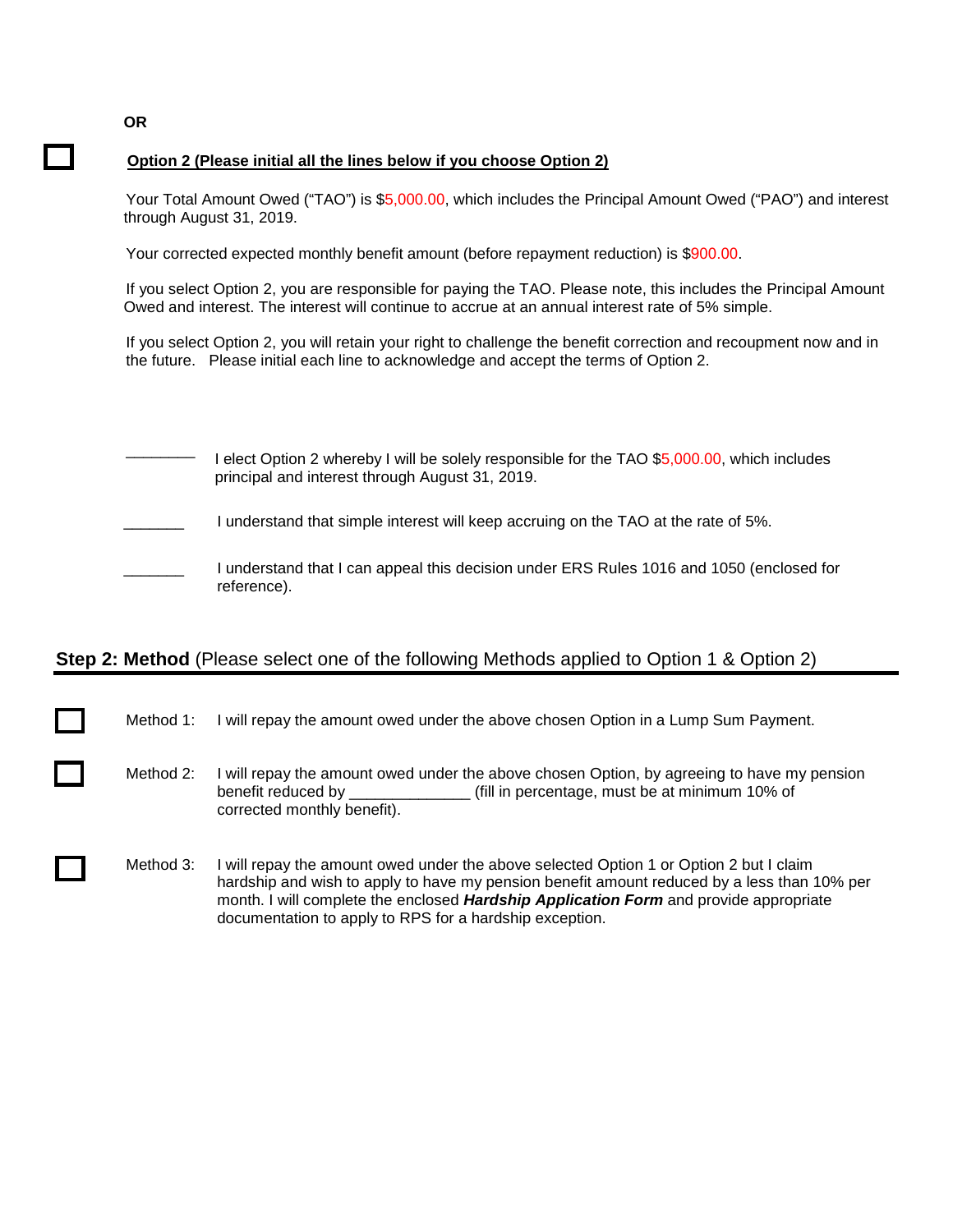### **Step 3:** Acknowledgements

I understand that ERS recommends that I consult legal counsel before selecting an overpayment collection option or signing this *Overpayment Collection Form*.

I understand that I have the option to schedule an in-person meeting with a representative of RPS to review relevant documents, receive an explanation related to the correction and collection and/or to receive an explanation of the overpayment collection options.

I understand that my monthly pension benefit will be reduced if I do not repay using Method 1 (lump sum), whether I select Option 1 or Option 2. This also applies to the selection of Option 2, regardless of whether any action of appeal is filed to challenge any element, calculation, or process related to the correction of the monthly benefit amount and/or collection of any overpayment and/or any applicable interest.

I understand that I have seven (7) days to revoke the *Overpayment Collection Form* in writing, following the date of execution of the *Overpayment Collection Form*.

I understand that after the seven (7) days have lapsed, the repayment options and methods selected on the *Overpayment Collection Form* will be processed by the RPS office and will be deducted from my pension benefit until the amount is paid in full.

I understand if no option is selected, I will automatically be placed in Option 2, with a 25% reduction of the corrected monthly benefit.

| <b>SIGNATURE</b>              |                               |  |  |
|-------------------------------|-------------------------------|--|--|
| <b>PRINT NAME</b><br>Jane Doe | <b>CLOCK NUMBER</b><br>123456 |  |  |
| <b>SIGNATURE</b>              | <b>PHONE NUMBER</b>           |  |  |

STATE OF WISCONSIN

COUNTY OF MILWAUKEE

On this \_\_\_\_\_\_\_\_\_ day of \_\_\_\_\_\_\_\_\_\_\_\_\_\_\_\_\_\_\_\_\_\_\_\_\_\_\_\_, 20\_\_\_\_\_, the above named

. appeared before me and executed the above application and upon being

duly sworn acknowledged that the statements set forth above are true and correct.

 $\overline{\phantom{a}}$  , and the state of the state of the state of the state of the state of the state of the state of the state of the state of the state of the state of the state of the state of the state of the state of the stat Notary Public, State of Wisconsin

My commission expires: \_\_\_\_\_\_\_\_\_\_\_\_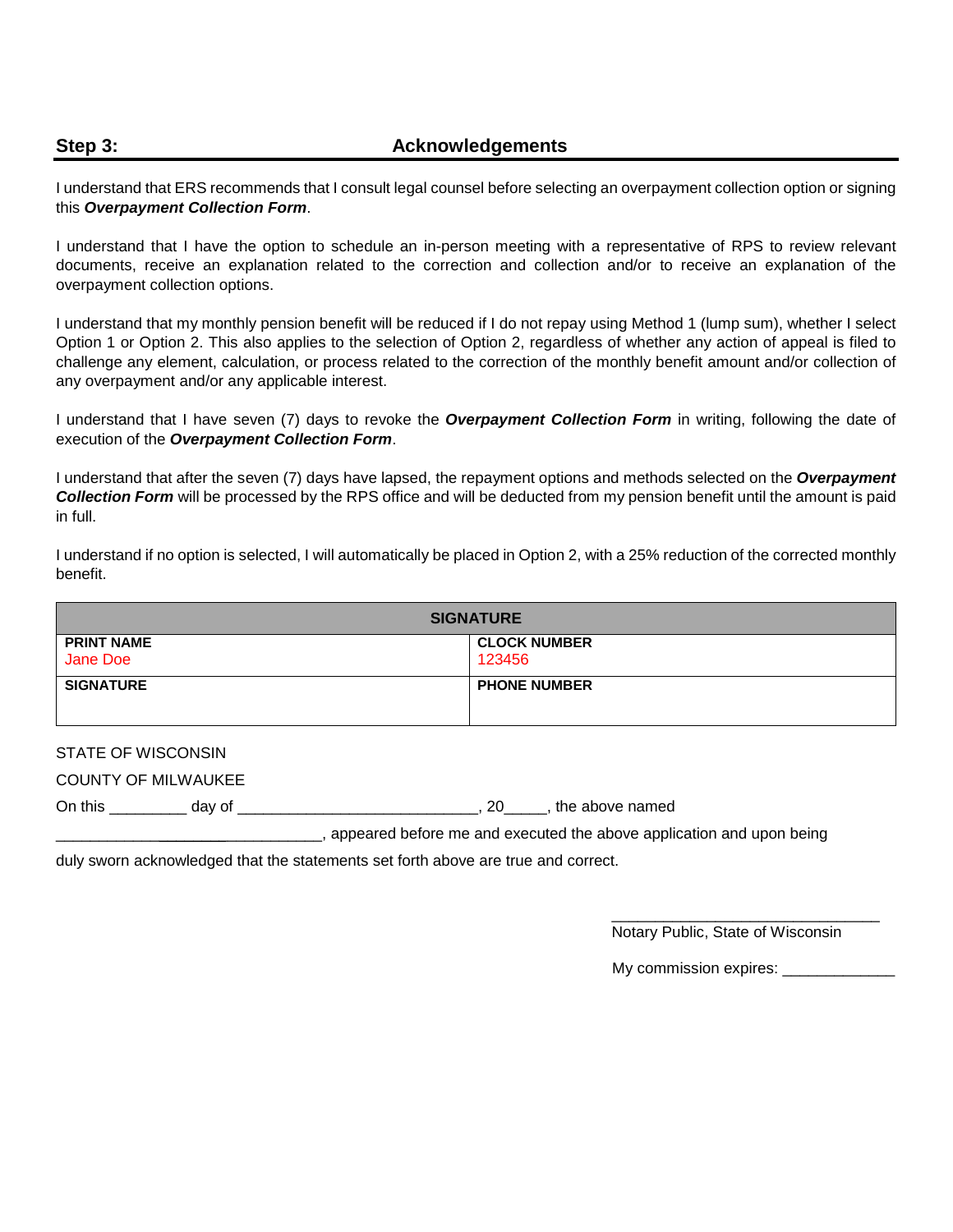

901 N. 9th Street, Courthouse, Room 210-C Milwaukee, WI 53233 (414) 278-4207 (877) 652-6377 www.County.Milwaukee.Gov/Retirement

## **PENSION OVERPAYMENT HARDSHIP APPLICATION FORM**

We understand that it may pose a financial burden for members to resolve benefit overpayment errors. Milwaukee County and the Employees' Retirement System are seeking to make the repayment process as simple and responsive to member concerns as possible. To ease the financial burden of repayment, the recently enacted Milwaukee County General Ordinance amendment provides a process for members with pension benefit overpayments to claim financial hardship.

As the *Notice of Overpayment* letter states, you may apply for an overpayment hardship by completing:

- the *Overpayment Collection Form*;
- this *Pension Overpayment Hardship Application Form*;
- your most recent IRS form 1040; and
- the completed *Pension Overpayment Hardship Worksheet*.

It's important to note that claiming hardship and having your claim approved does not provide for a waiver of repayment. Even if your application for overpayment hardship is approved, you are still required to repay the amount of the pension benefit that was overpaid, and you will still receive the corrected monthly benefit amount going forward. An approved hardship claim does, however, provide for a lower offset percentage to the monthly pension benefit.

## **Overpayment Hardship Criteria**

The process for applying for an overpayment hardship and for approval of an overpayment hardship is defined in Milwaukee County General Ordinance 201.24, (8.24(3)(g)) and is quite specific. You must present the *Overpayment Collection Form* and verifiable documentation to Retirement Plan Services ("RPS") that either of the following conditions is met prior to the commencement of the collection of the overpayment:

- 1. Your adjusted gross household income is at or below the federal poverty threshold as established by the United States Department of Health and Human Services, in which case the monthly repayment amount shall not exceed five (5%) of the total monthly pension benefit; or
- 2. You are determined to be entitled to an equitable adjustment to your monthly repayment amount, as determined by RPS, which shall not be appealable to the Pension Board. This is based upon:
	- a. the financial status of your household;
	- b. the amount of the overpayment;
	- c. the amount of the monthly benefit payment;
	- d. your culpability in the circumstances that gave rise to the overpayment;
	- e. extraordinary medical or long-term care expenses;
	- f. whether you support claimed dependents; and
	- g. fairness to taxpayers.

To apply for an overpayment hardship, you will need to submit the following documentation with your completed *Pension Overpayment Hardship Application Form*:

- most recent IRS form 1040; and
- complete disclosure of all assets including investments, real estate, savings, checking, or any other assets, as well as the same documents and statement of assets for any claimed dependent and/or spouse. Please use the enclosed *Pension Overpayment Hardship Worksheet* to disclose all assets and liabilities.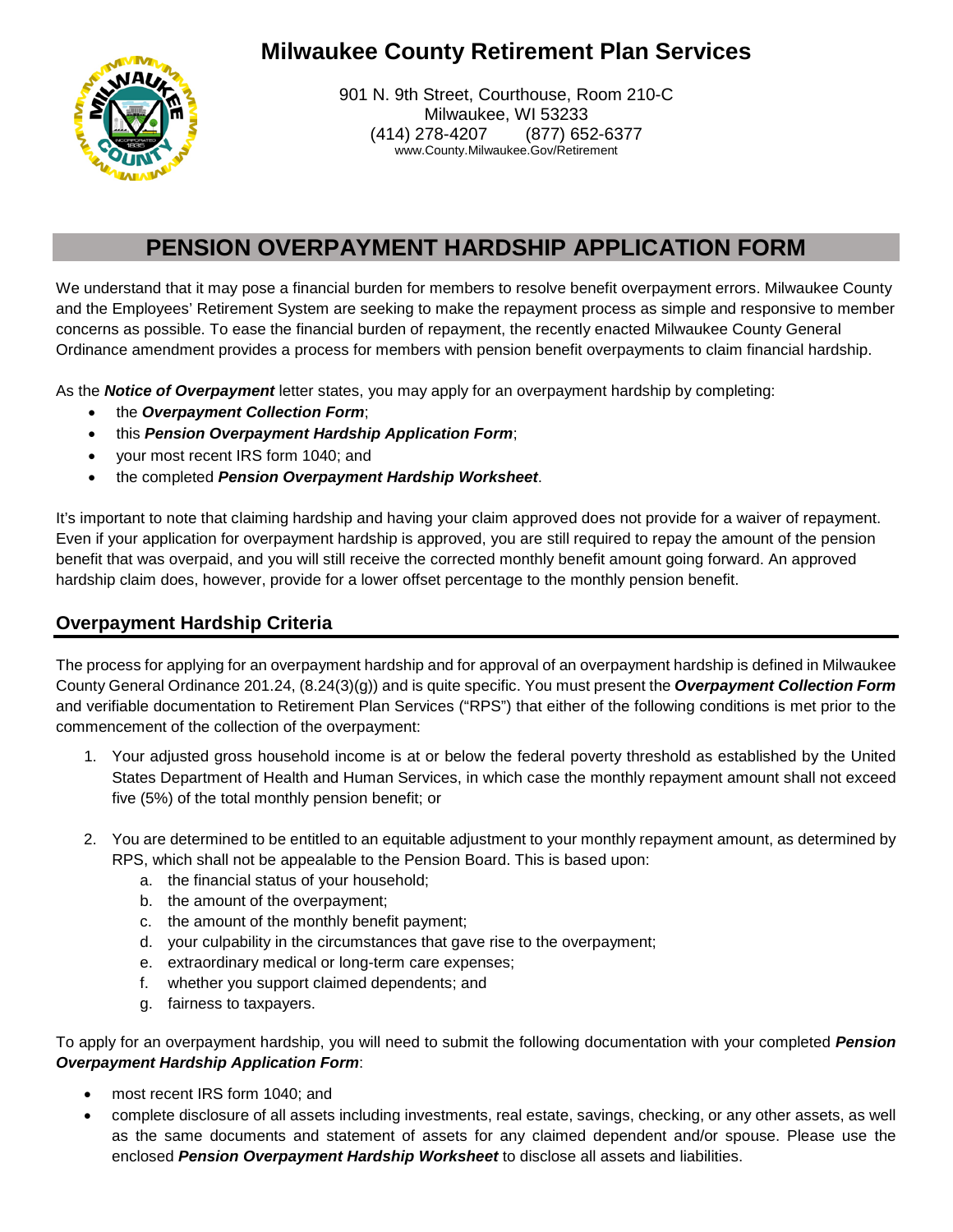| 2019 FEDERAL POVERTY GUIDELINES <sup>1</sup>                           |                   |  |  |
|------------------------------------------------------------------------|-------------------|--|--|
| PERSONS IN FAMILY/HOUSEHOLD                                            | POVERTY GUIDELINE |  |  |
| 1                                                                      | \$12,490          |  |  |
| 2                                                                      | \$16,910          |  |  |
| 3                                                                      | \$21,330          |  |  |
| 4                                                                      | \$25,750          |  |  |
| 5                                                                      | \$30,170          |  |  |
| 6                                                                      | \$34,590          |  |  |
| $\overline{7}$                                                         | \$39,010          |  |  |
| 8                                                                      | \$43,430          |  |  |
| For families/households with more than 8 persons, add \$4,420 for each |                   |  |  |

The following table reflects the 2019 Federal poverty guidelines based on family size:

For families/households with more than 8 persons, add \$4,420 for each additional person.

## **Determining Eligibility for Overpayment Hardship**

Retirement Plan Services ("RPS") will review your completed *Overpayment Hardship Form* and supporting documentation to evaluate eligibility for a hardship. If the hardship claim meets the criteria described in this *Pension Overpayment Hardship Form*, you will be notified in writing. The notification will include the following:

- confirmation that your hardship claim was approved;
- the corrected monthly pension payment amount with and without offset (to resolve the overpayment);
- the amount of the monthly offset to your pension payment; and
- duration of the overpayment collection process.

If your hardship claim does not meet the specific qualifying criteria, you will be notified in writing as well. That notification will detail why the hardship claim did not the meet the qualifying criteria and will also provide the following information:

- the corrected amount of your monthly benefit with and without the offset;
- the amount of the monthly offset to your pension; and
- duration of the overpayment collection process.

RPS wants to assist you with determining whether you may qualify for an overpayment hardship. Please contact our Service Center at (414) 278-4207 or Toll Free at (877) 652-6377. Our hours of operation are from 8:00am to 4:30pm Central Standard Time on non-holiday weekdays.

### **Acknowledgements**

<span id="page-8-0"></span><sup>1</sup> United States Department of Health and Human Services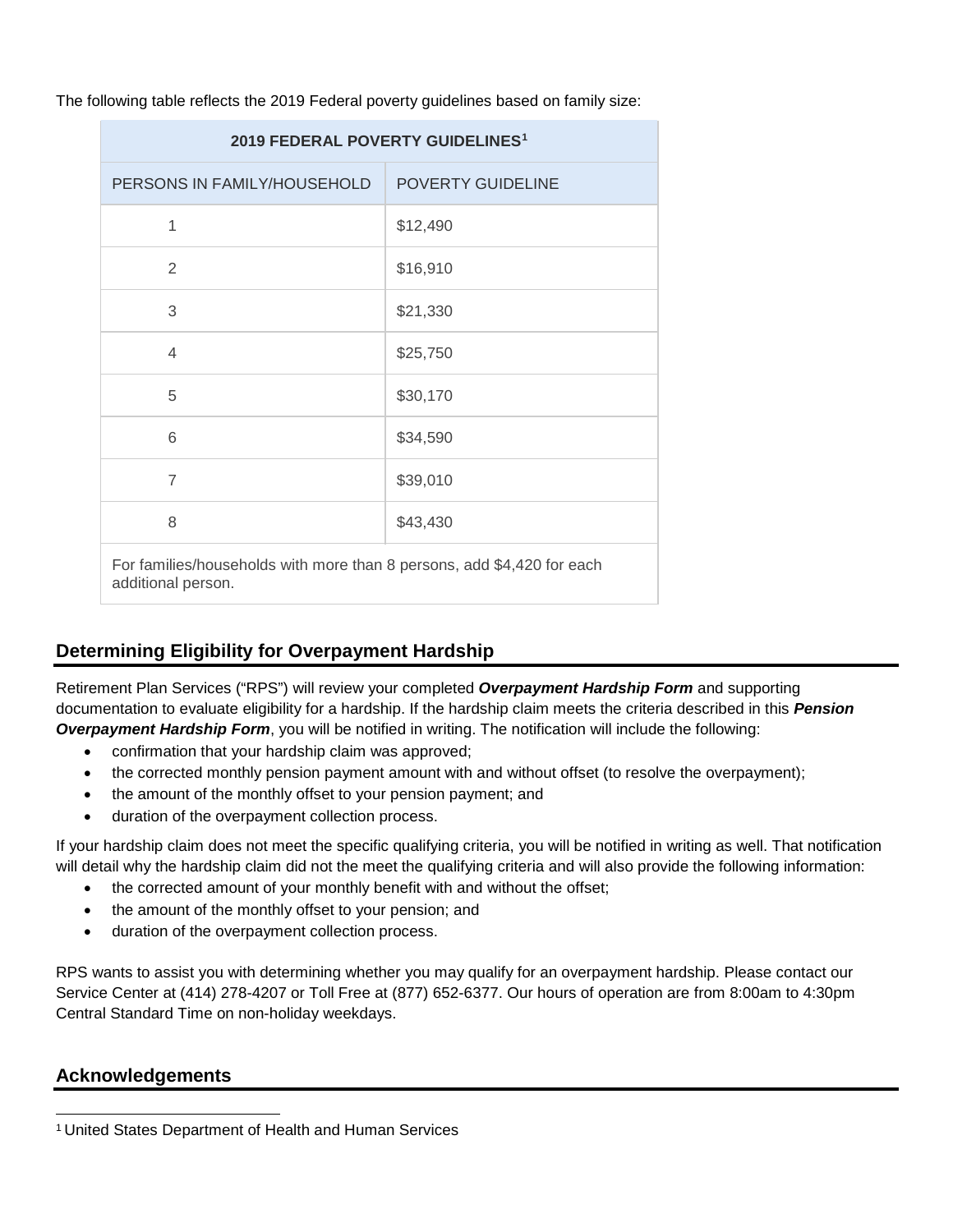I have read, understand, and meet the hardship eligibility requirements above.

The information I have provided is true and correct.

I will provide the documentation identified above to support my hardship eligibility.

| <b>SIGNATURE</b>  |                     |
|-------------------|---------------------|
| <b>PRINT NAME</b> | <b>CLOCK NUMBER</b> |
| Jane Doe          | 123456              |
| <b>SIGNATURE</b>  | <b>PHONE NUMBER</b> |
|                   |                     |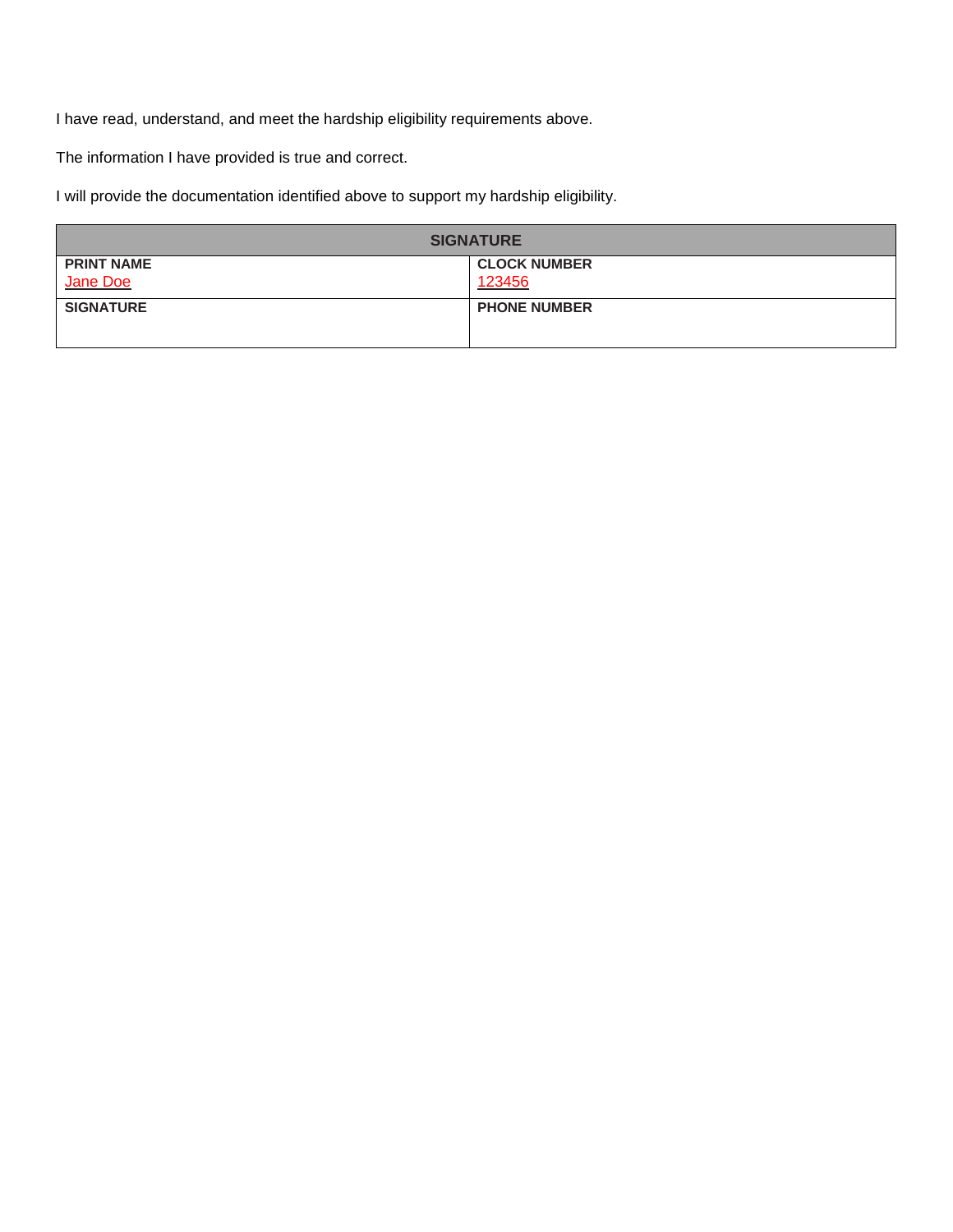

901 N. 9th Street, Courthouse, Room 210-C Milwaukee, WI 53233 (414) 278-4207 (877) 652-6377 www.County.Milwaukee.Gov/Retirement

# **PENSION OVERPAYMENT HARDSHIP WORKSHEET**

As the *Notice of Overpayment* letter states, you may apply for an overpayment hardship by completing the enclosed *Pension Overpayment Hardship Application Form*, and this *Pension Overpayment Hardship Worksheet*. Please note that the *Pension Overpayment Hardship Worksheet* is designed to assist those members who are claiming financial hardship with documenting that they meet the specific criteria defined in Milwaukee County General Ordinance 201.24, subsection  $8.24(3)(g)^1$ .

Please note that even if your application for overpayment hardship is approved you are still required to repay the amount of the pension benefit that was overpaid, and you will still receive the corrected monthly benefit amount going forward. An approved hardship claim does, however, provide for a lower offset percentage to the monthly pension benefit.

## **Completing the Pension Overpayment Hardship Worksheet**

The *Pension Overpayment Hardship Worksheet* consists of three parts. Part I requires that you provide the fair market value (FMV) of your assets. Part II requires that you list your total liabilities. Part III requires that you subtract your total liabilities from your total assets to determine total hardship. Please complete each of the three parts of the *Pension Overpayment Hardship Worksheet* beginning with Part I.

<sup>&</sup>lt;sup>1</sup> Please refer to the "Pension Overpayment Hardship Form" for a description of the specific conditions that must be met to qualify for a hardship.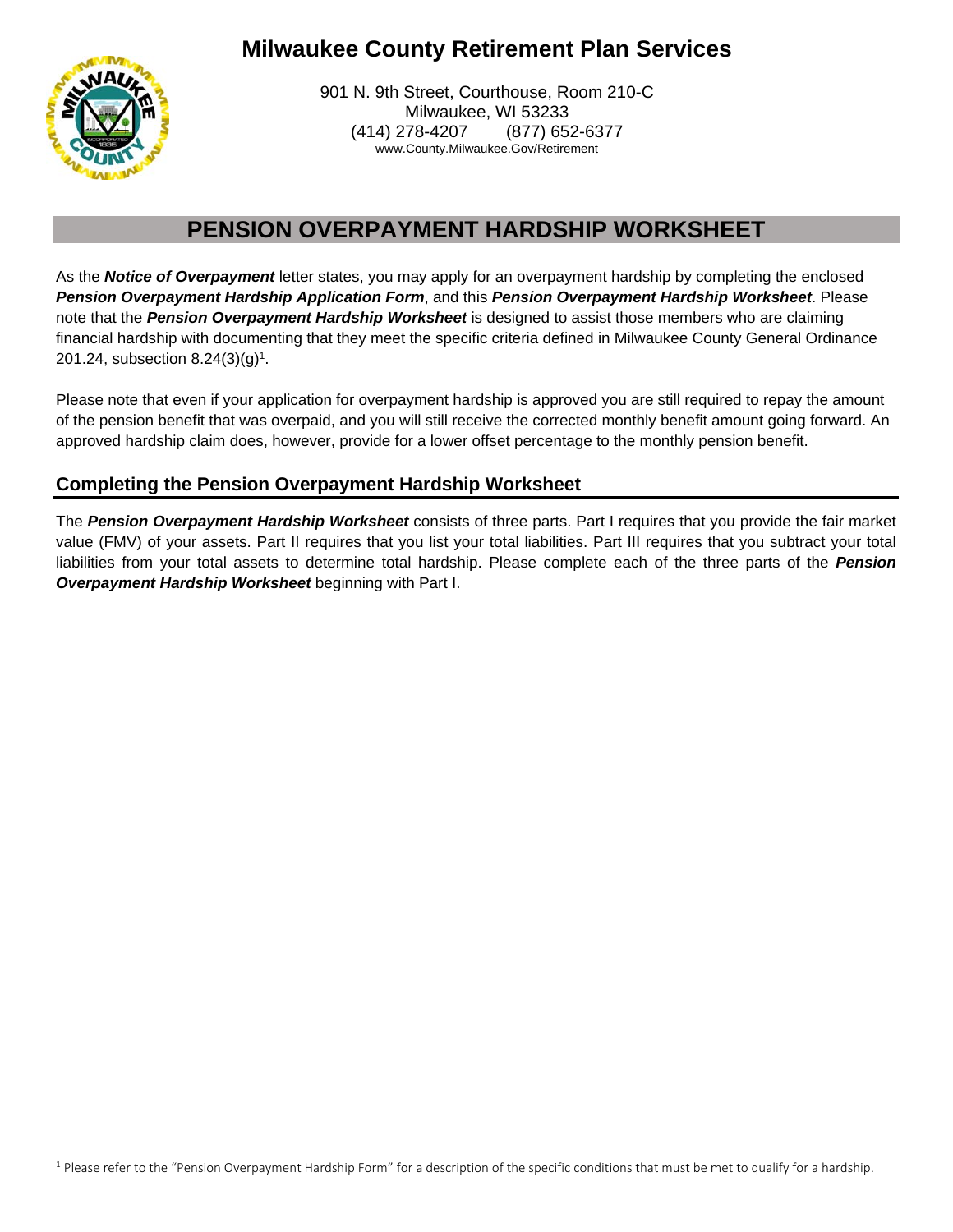## **Pension Overpayment Hardship Worksheet**

Part I, total assets, is below. Please list all liabilities as described in the table below. Part II, total liabilities, is on the following page. Please list all assets as described in the table on below. Part III, subtract total liabilities from total assets to determine your total hardship, is also on page three.

Please complete all three parts of the *Pension Overpayment Hardship Worksheet*, sign, and return with your completed and signed *Pension Overpayment Hardship Application Form*.

**Part I. Fair market value (FMV) of assets owned (don't include the FMV of the same** 

|              | <b>Assets</b>                                                                                                                                                      | <b>Values</b><br>(as of Application Date) |
|--------------|--------------------------------------------------------------------------------------------------------------------------------------------------------------------|-------------------------------------------|
| 1            | Cash and bank account balances                                                                                                                                     | \$                                        |
| $\mathbf{2}$ | Real property, including the value of land (can be main home,<br>any additional home, or property held for investment or used in a<br>trade or business)           | \$                                        |
| 3            | Cars and other vehicles                                                                                                                                            | \$                                        |
| 4            | Computers                                                                                                                                                          | \$                                        |
| 5            | Household goods and furnishings (for example, appliances,<br>electronics, furniture, etc.)                                                                         | \$                                        |
| 6            | Tools                                                                                                                                                              | \$                                        |
| 7            | Jewelry                                                                                                                                                            | \$                                        |
| 8            | Clothing                                                                                                                                                           | \$                                        |
| 9            | <b>Books</b>                                                                                                                                                       | \$                                        |
| 10           | Stocks and bonds                                                                                                                                                   | \$                                        |
| 11           | Investments in coins, stamps, paintings, or other collectibles                                                                                                     | \$                                        |
| 12           | Firearms, sports, photographic, and other hobby equipment                                                                                                          | \$                                        |
| 13           | Interest in retirement accounts (IRA accounts, 401(k) accounts,<br>and other retirement accounts)                                                                  | \$                                        |
| 14           | Interest in a pension plan                                                                                                                                         | \$                                        |
| 15           | Interest in education accounts                                                                                                                                     | \$                                        |
| 16           | Cash value of life insurance                                                                                                                                       | \$                                        |
| 17           | Security deposits with landlords, utilities, and others                                                                                                            | \$                                        |
| 18           | Interests in partnerships                                                                                                                                          | \$                                        |
| 19           | Value of investment in a business                                                                                                                                  | \$                                        |
| 20           | Other investments (for example, annuity contracts, guaranteed<br>investment contracts, mutual funds, commodity accounts,<br>interests in hedge funds, and options) | \$                                        |
| 21           | Other assets not included above                                                                                                                                    | $\frac{1}{2}$                             |
|              |                                                                                                                                                                    |                                           |
| 22           | FMV of total assets immediately before the cancellation.<br>Add lines 1 through 21.                                                                                | \$                                        |